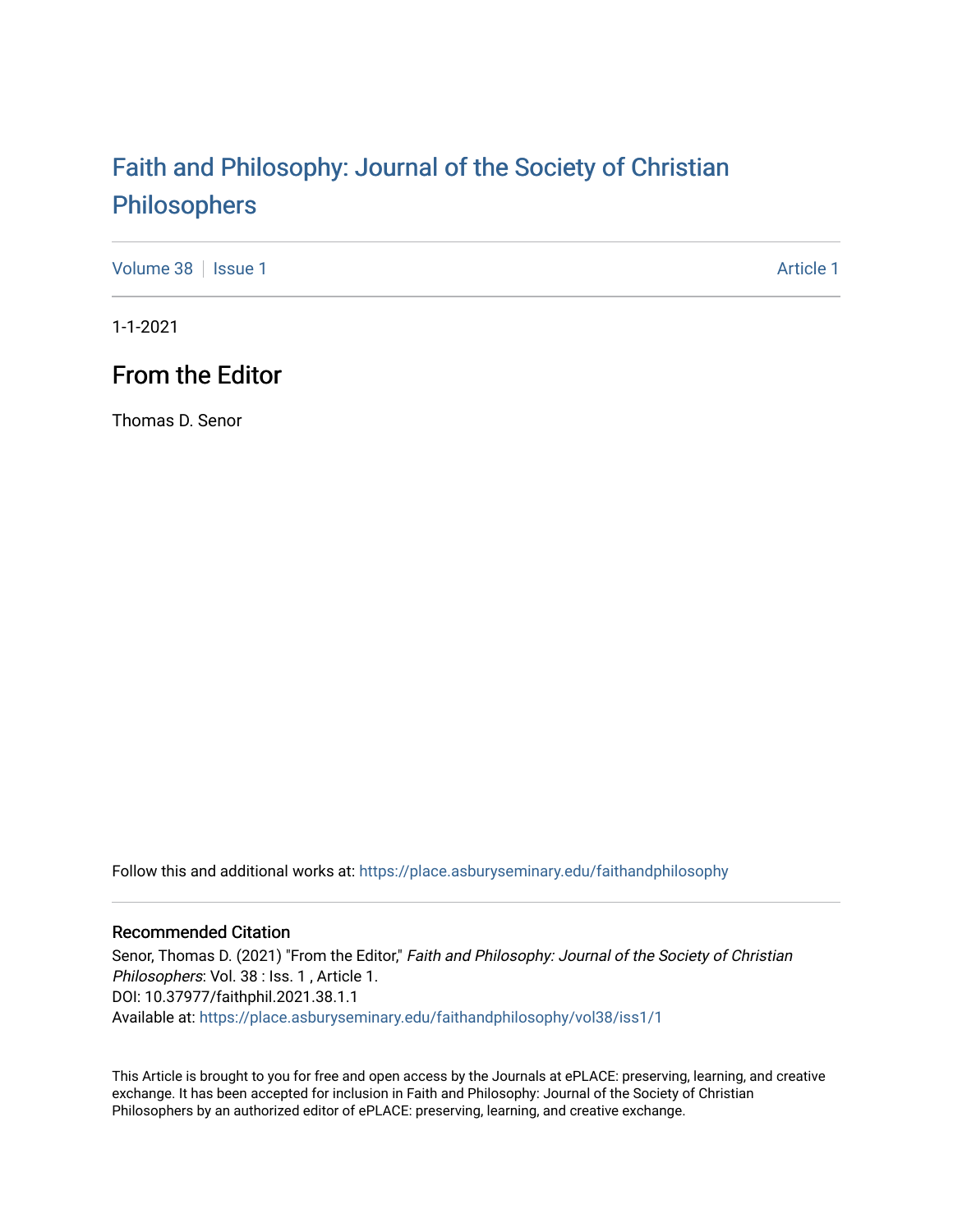### FROM THE EDITOR

#### Thomas D. Senor

In the four months I've been editor of *Faith and Philosophy*, I've been impressed by the number of people it takes to produce the journal. Most obviously, there are all those talented and imaginative philosophers who submit their work for publication. We receive over 200 manuscripts a year, rarely more than one from any given person (and please note: we have a policy of considering only one essay per author at a time!). Editorial Assistant Elijah Hess acknowledges submissions, and makes sure every submission is anonymized and given a number; Eli also answers all initial queries made to the Editor's Desk. Every single one of those papers is read by Associate Editor Scott Davison, who desk rejects about forty percent of submissions. That means that more than 120 manuscripts are sent out to referees; so, annually, 240+ busy philosophers who receive no compensation for their efforts agree to review manuscripts. In the meantime, Book Review Editor Leigh Vicens has been busy keeping track of new books of relevance to the community of Christian philosophers, obtaining copies of them from publishers, and finding accomplished reviewers for each book. Leigh then works with the reviewers to arrange due dates, cajoles those who have (usually for good reason!) missed the earlier agreed upon schedule, and then offers editorial suggestions to the reviewer before submitting the final versions to the editor. Accepted papers and book reviews are then proofread and initially edited by Eli (and the editor) and are sent on to the staff of Managing Editor Helen De Cruz and Production Assistant Yiling Zhou; Helen replaces Michael Peterson, who remarkably was the only managing editor the journal had ever had—and it's been in existence since 1984. The office of the managing editor works with the publisher to copy-edit and get the typeset PDFs ready for publication; this brings the authors back into the picture who do the final proofreading.

All of this effort would be for naught were the final product unworthy. But since its founding thirty-six years ago, *Faith and Philosophy* has been the premier journal in the philosophy of religion. Taking over from previous editor Mark C. Murphy has been a great, if intimidating, blessing. Mark left me with uncountably many well-organized folders in Dropbox, complete with a flow chart detailing the movement of a paper from raw submission to copy-edited manuscript ready to be sent to the publisher. The three mornings a week I dedicate to F&P, I rise groggily to my